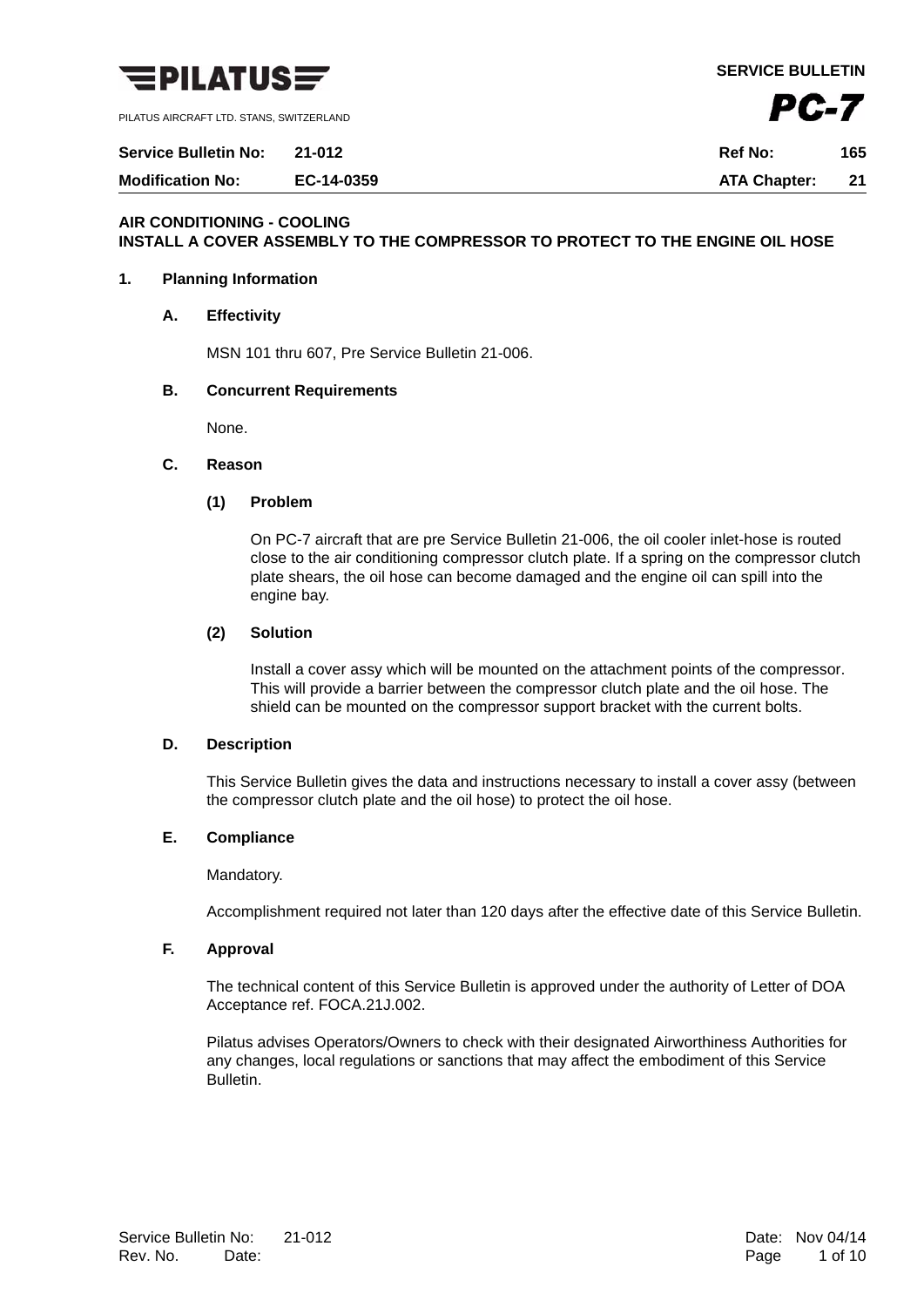



# **G. Copyright Information**

© Pilatus Aircraft Ltd. This document contains proprietary information that is protected by copyright. All rights are reserved. No part of this document may be copied, reproduced or translated to other languages without the prior written consent of Pilatus Aircraft Ltd.

## **H. Manpower**

|                                                                                  | <b>Total</b> | Total |
|----------------------------------------------------------------------------------|--------------|-------|
| Preparation                                                                      | 1.0          | 1.0   |
| Installation of the Cover Assy                                                   | 0.5          | 0.5   |
| Close up                                                                         | 1.5          |       |
| Close up (including, if necessary, to evacuate and charge<br>the cooling system) |              | 4.5   |
| <b>TOTAL MAN-HOURS</b>                                                           | 3.0          | 6.0   |

**NOTE :** Man-hours figures do not include the time required to cure sealants, paints and adhesives.

# **I. Weight and Balance**

# **(1) Weight Change**

Negligible.

# **(2) Moment Change**

Negligible.

# **J. Electrical Load Data**

Not changed.

# **K. Software**

Not changed.

# **L. References**

Aircraft Maintenance Manual (AMM): 12-00-00, 20-31-00, 21-50-00.

# **M. Publications Affected**

Aircraft Parts Catalog (IPC): 21-10-01.

# **N. Interchangeability of Parts**

Not applicable.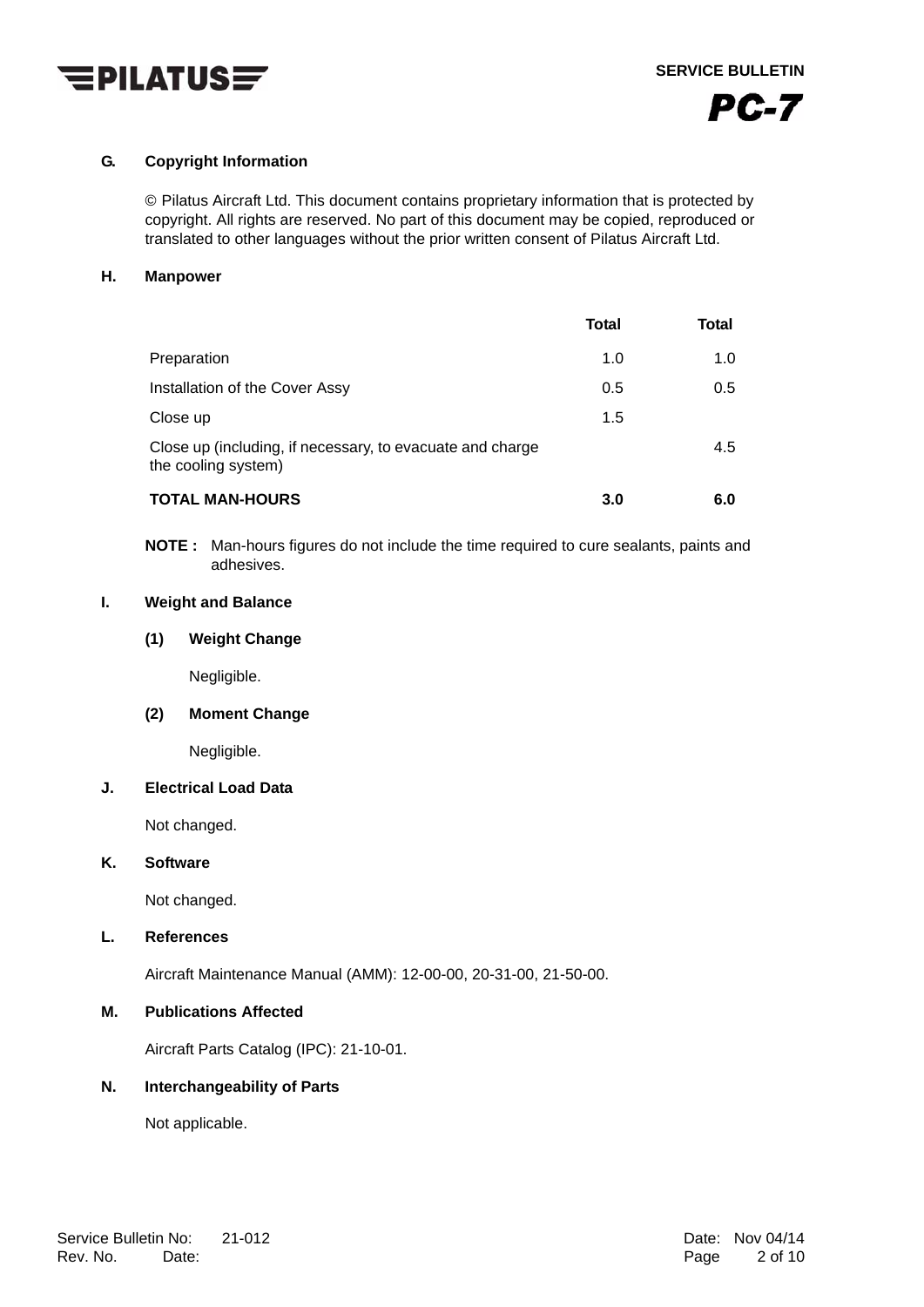



## **2. Material Information**

## **A. Material - Price and Availability**

Operators who require further information on Price and Availability should contact their Customer Liaison Manager at:

> Pilatus Aircraft Ltd, 6371 Stans, Switzerland.

Operators are requested to advise Pilatus Aircraft Ltd. of the Manufacturer's Serial Number (MSN), the flying hours and landings of aircraft which are allocated for this Service Bulletin using the Service Bulletin Evaluation Form.

| Modification Kit Number | Price                 | Availability          |
|-------------------------|-----------------------|-----------------------|
| 500.50.07.045           | Contact address above | Contact address above |

## **B. Material Necessary for Each Aircraft**

## **(1) Material to be Procured**

Modification Kit No. 500.50.07.045 has these parts:

| <b>NEW PART NO.   DESCRIPTION</b> |                   | <b>OLD PART NO. QTY</b> |   | DISP.<br><b>CODE</b> | <b>FIG</b> | <b>ITEM</b> |
|-----------------------------------|-------------------|-------------------------|---|----------------------|------------|-------------|
| 938.75.11.311                     | WASHER            |                         |   |                      |            |             |
| 938.77.11.110                     | WASHER            |                         |   |                      |            | 5           |
| 521.50.07.022                     | <b>COVER ASSY</b> |                         |   |                      |            | 11          |
| 971.32.51.105                     | <b>CABLE TIE</b>  |                         | 2 |                      |            | 12          |

**NOTE:** Part Numbers given in this Service Bulletin are correct at the time of approval. Pilatus Aircraft Ltd. reserves the right to change the part numbers as necessary. Part numbers of items delivered with the Modification Kit are correct when the kit is dispatched. This could lead to differences between those part numbers quoted in this Service Bulletin and the Modification Kit if parts are superseded. Operators are requested to check the IPC for delivered parts which differ from those listed in the Service Bulletin Materials Kit List.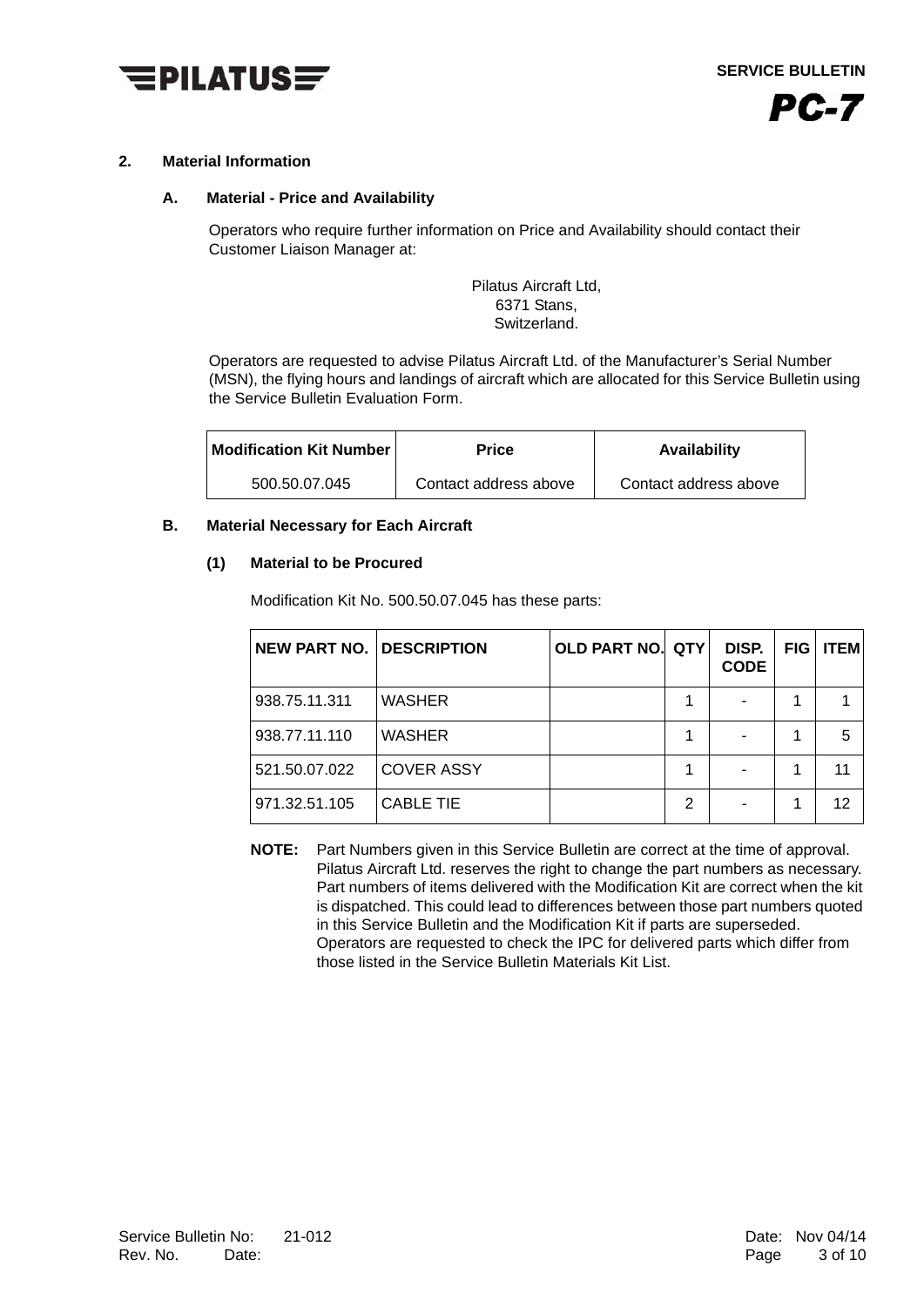





# **(2) Operator Supplied Materials (Ref. AMM, 20-31-00):**

| <b>MATERIAL NO.</b> | <b>DESCRIPTION</b>     | <b>QTY</b> | <b>REMARKS</b> |
|---------------------|------------------------|------------|----------------|
| P01-010             | <b>SOLVENT</b>         | A/R        | Or equivalent  |
| P02-013             | <b>ABRASIVE CLOTH</b>  | A/R        | Or equivalent  |
| P02-014             | <b>ABRASIVE CLOTH</b>  | A/R        | Or equivalent  |
| P02-031             | <b>ABSORBENT PAPER</b> | A/R        | Or equivalent  |
| P07-021             | ALODINE 1132           | A/R        | Or equivalent  |
| P10-013             | <b>DINITROL AV40</b>   | A/R        | Or equivalent  |

# **C. Material Necessary for Each Spare**

Not applicable.

# **D. Re-identified Parts**

None.

# **E. Tooling - Cost and Availability**

Not applicable.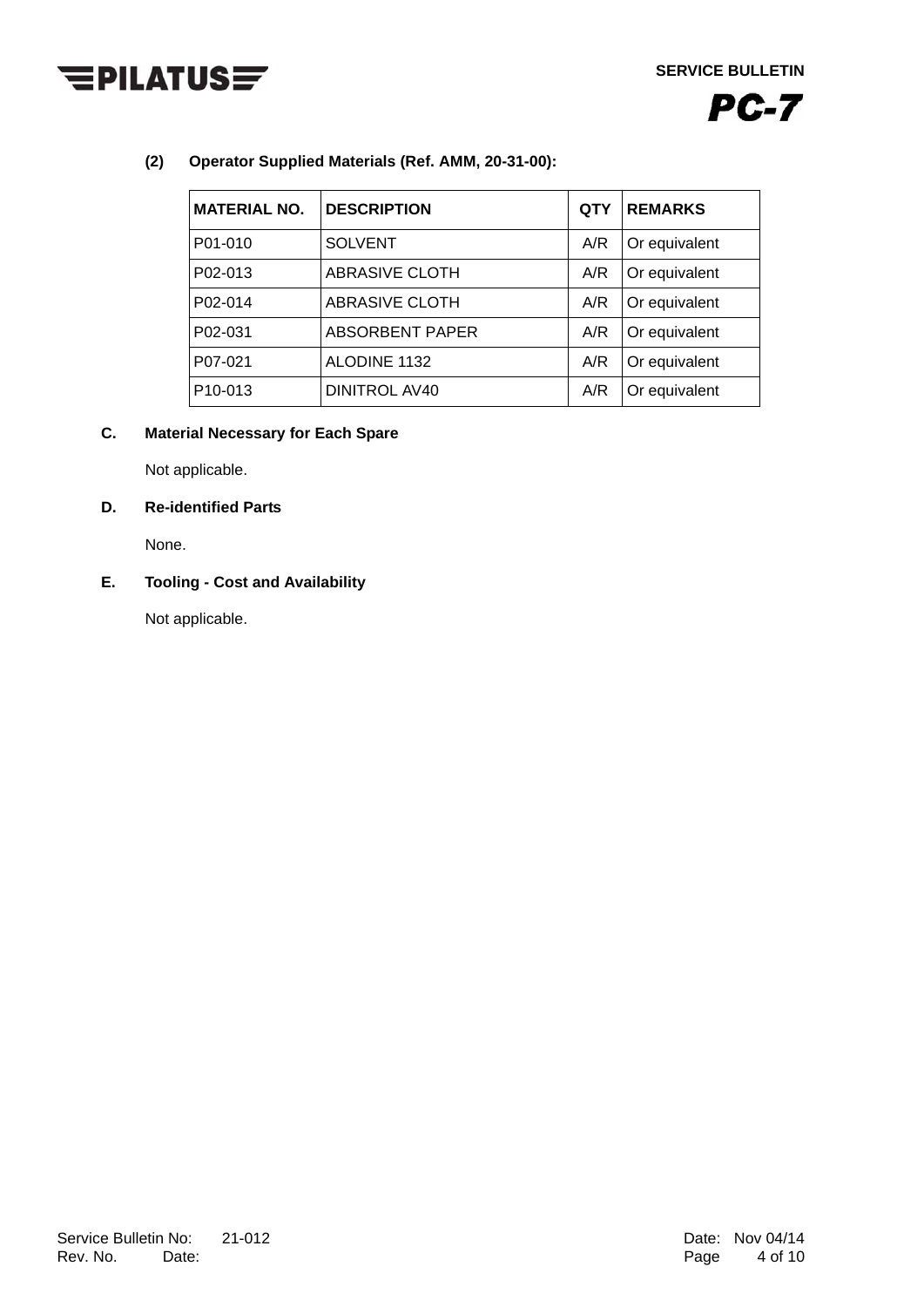



#### **3. Accomplishment Instructions**

**WARNING:** BEFORE YOU DO WORK ON THE COOLING SYSTEM, MAKE SURE YOU OBEY THE SAFETY PRECAUTIONS LISTED IN THE AMM, 21-50-00, PAGE BLOCK 201).

**WARNING:** BE CAREFUL WHEN YOU USE THE CONSUMABLE MATERIALS. OBEY THE MANUFACTURERS HEALTH AND SAFETY INSTRUCTIONS.

**NOTE:** Obey the manufacturer's instructions when you mix and use the consumable materials.

## **A. Preparation**

(1) Open and install a safety clip to the circuit breaker:

COOLING SYSTEM.

(2) Open the access panel ENG 3L (Ref. AMM, 12-00-00, Page Block 1).

## **B. Installation of the Cover Assy (Ref. Fig. 1)**

- (1) Remove, and keep, the bolt (3), the spring washer (2) and, if installed, the washer (1).
- (2) Remove, and keep, the nut (9), the washer (10), the ground lead (7) and the screw (6).
	- **NOTE:** On Pre Service Bulletin installations, the ground lead (7) is installed on the aft face of the plate (4) (opposite to that shown in Figure 1). The washer (5) is not installed.
- (3) Prepare the plate (4) for the new position of the ground lead (7):
	- (a) Make a circular mark on the forward face of the plate around the lower attachment hole, approximately 10 mm from the edge of the hole.
	- (b) Use the abrasive cloth (Material No. P02-013 and P02-014) to remove the paint and primer to get bare metal in the area you marked.
	- (c) Clean the bare metal area with the solvent (Material No. P01-010) and absorbent paper (Material No. P02-031).
	- (d) Apply layers of the Alodine 1132 (Material No. P07-021) on the bare metal area and allow to dry.
- (4) Put the cable ties (12) through the holes in the cover assy (11) (P/N 521.50.07.022).
- (5) Put the cover assy (11) (P/N 521.50.07.022) in position on the aft face of the plate (4) and around the pulleys (8).
- (6) Put the spring washer (2) and, if necessary, the new washer (1) (P/N 938.75.11.311) on the bolt (3).
- (7) Loosely install the bolt (3), complete with the spring washer (2) and the washer (1).
- (8) Put the ground lead  $(7)$  and the washer  $(5)$  (P/N 938.77.11.110) on the screw  $(6)$ .

**NOTE:** On Post Service Bulletin installations, the ground lead (7) is installed on the forward face of the plate (4) (as shown in Figure 1).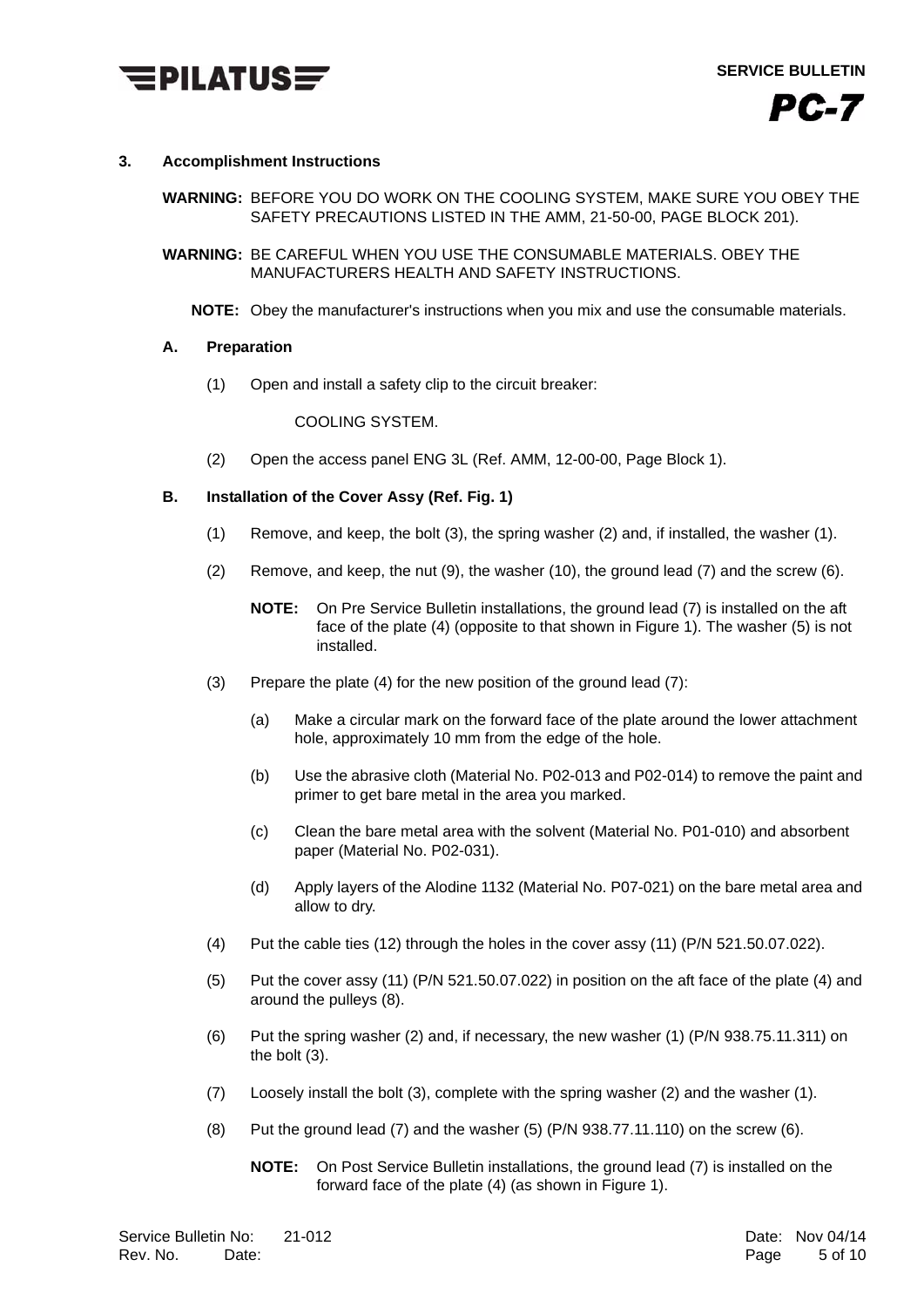



- (9) Install the screw (6), complete with the ground lead (7) and the washer (5) (P/N 938.77.11.110), the washer (10) and the nut (9).
- (10) Tighten the bolt (3).
- (11) Make sure there is no interference between the pulleys (8) and the new cover assy (11) (P/N 521.50.07.022).
- (12) Use the cable ties (12) to attach the cables (13) to the cover assy (11) (P/N 521.50.07.022).
- (13) Apply a layer of Dinitrol AV40 (Material No. P10-013) to completely cover:
	- The screw (6)
	- The washer (5) (P/N 938.77.11.110)
	- The ground lead (7)
	- The bare metal of the plate (4)
	- The washer (10)
	- The nut (9).

## **C. Job Close-Up**

- (1) Remove all equipment, materials and tools from the work area. Make sure that the work area is clean.
- (2) Close the access panel ENG 3L (Ref. AMM, 12-00-00, Page Block 1).
- (3) Remove the safety clip and close the circuit breaker:

COOLING SYSTEM.

- (4) If necessary, evacuate and charge the cooling system (Ref. AMM, 21-50-00, Page Block 301).
- (5) Do a test of the cooling system (Ref. AMM, 21-50-00, Page Block 501). During the system test, set the COOL switch to ON and OFF approximately 15 times at three second intervals.

## **D. Documentation**

- (1) Make an entry in the Aircraft Logbook that this Service Bulletin has been incorporated.
- (2) Use the Service Bulletin Evaluation Sheet and report your results and the serial number of the aircraft to Pilatus.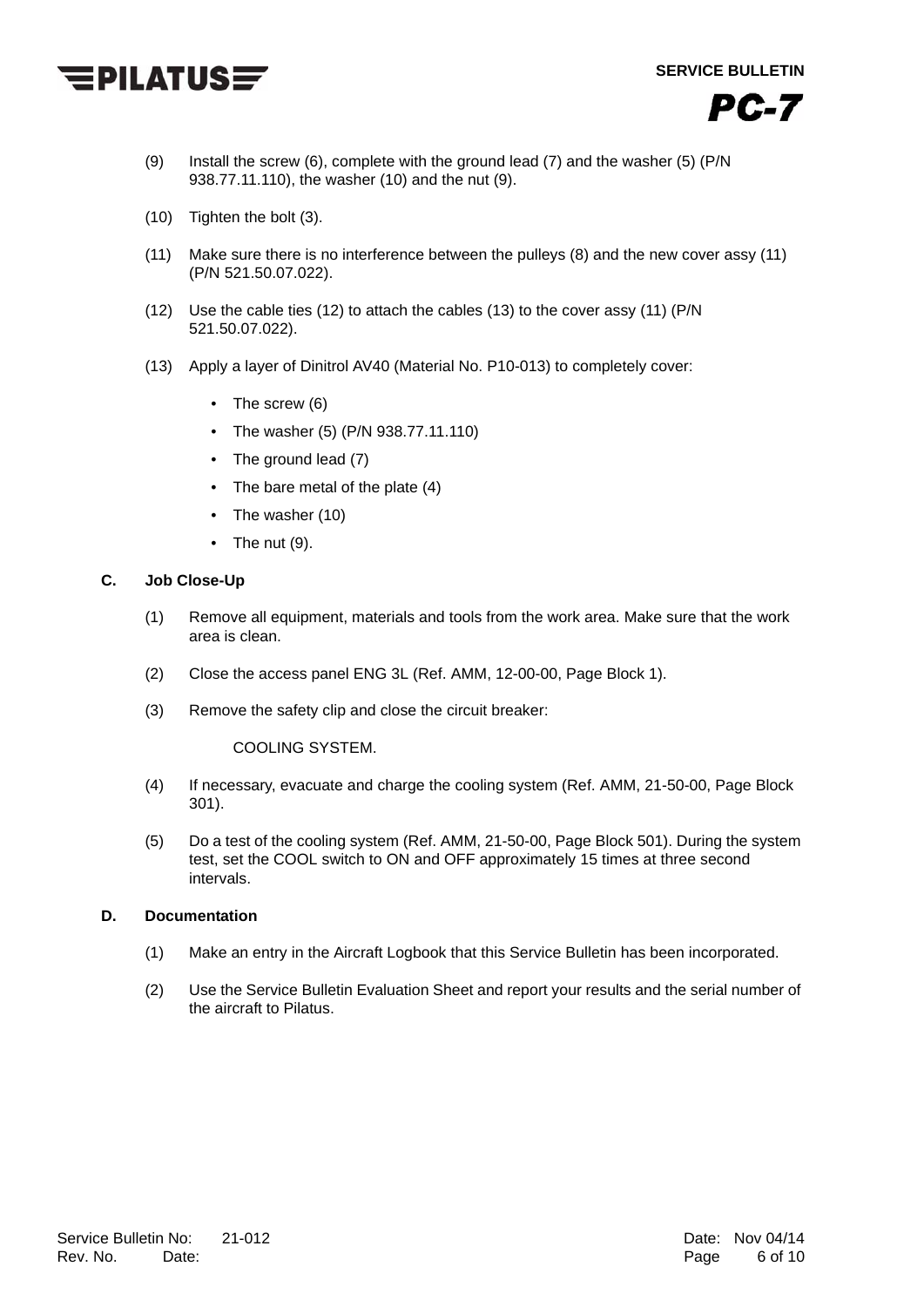

**SERVICE BULLETIN**





 Installation of the Cover Assy Figure 1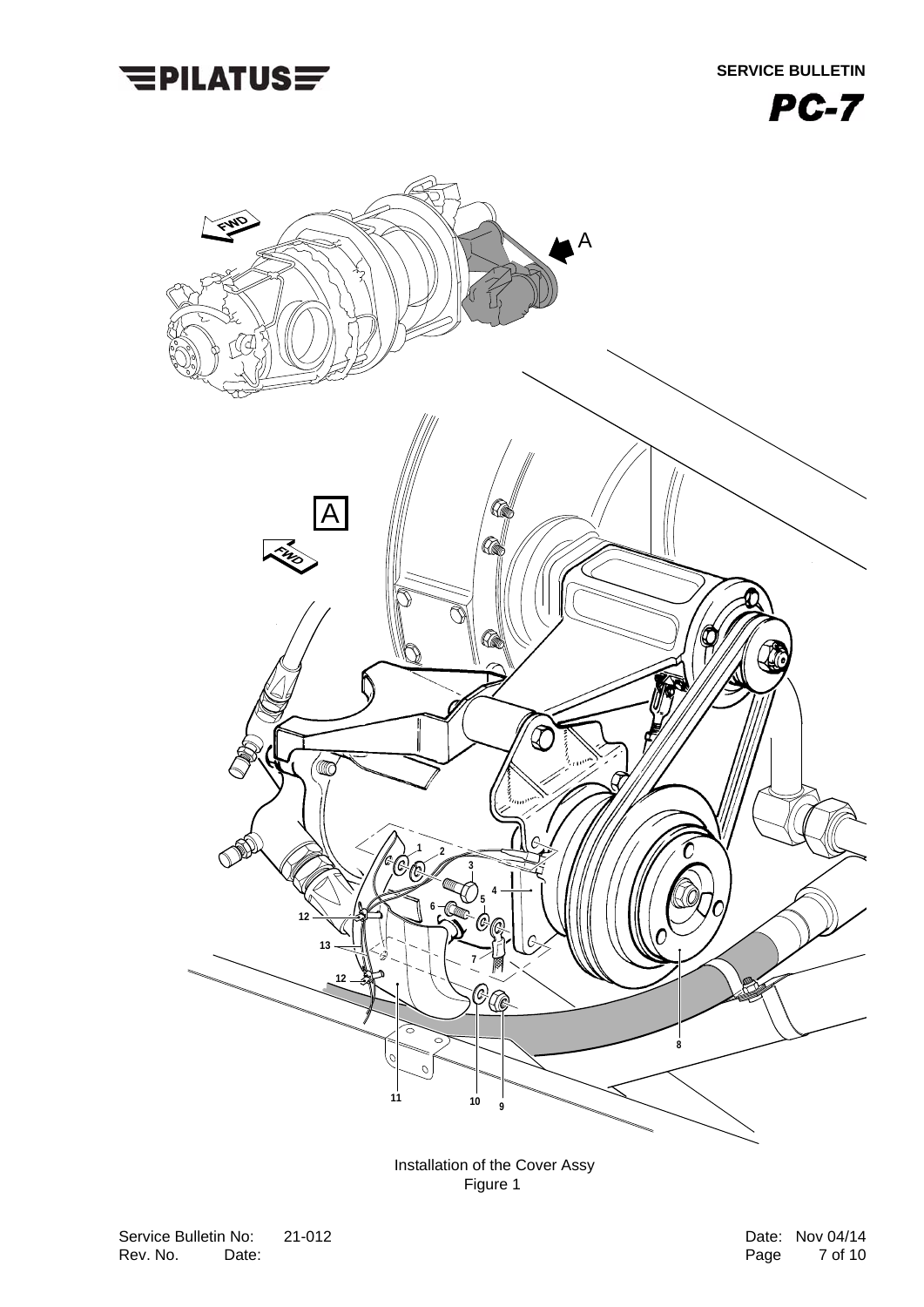

**SERVICE BULLETIN**



INTENTIONALLY BLANK

Service Bulletin No: 21-012<br>
Rev. No. Date: 21-012 Date: Nov 04/14<br>
Page 8 of 10 Rev. No. Date: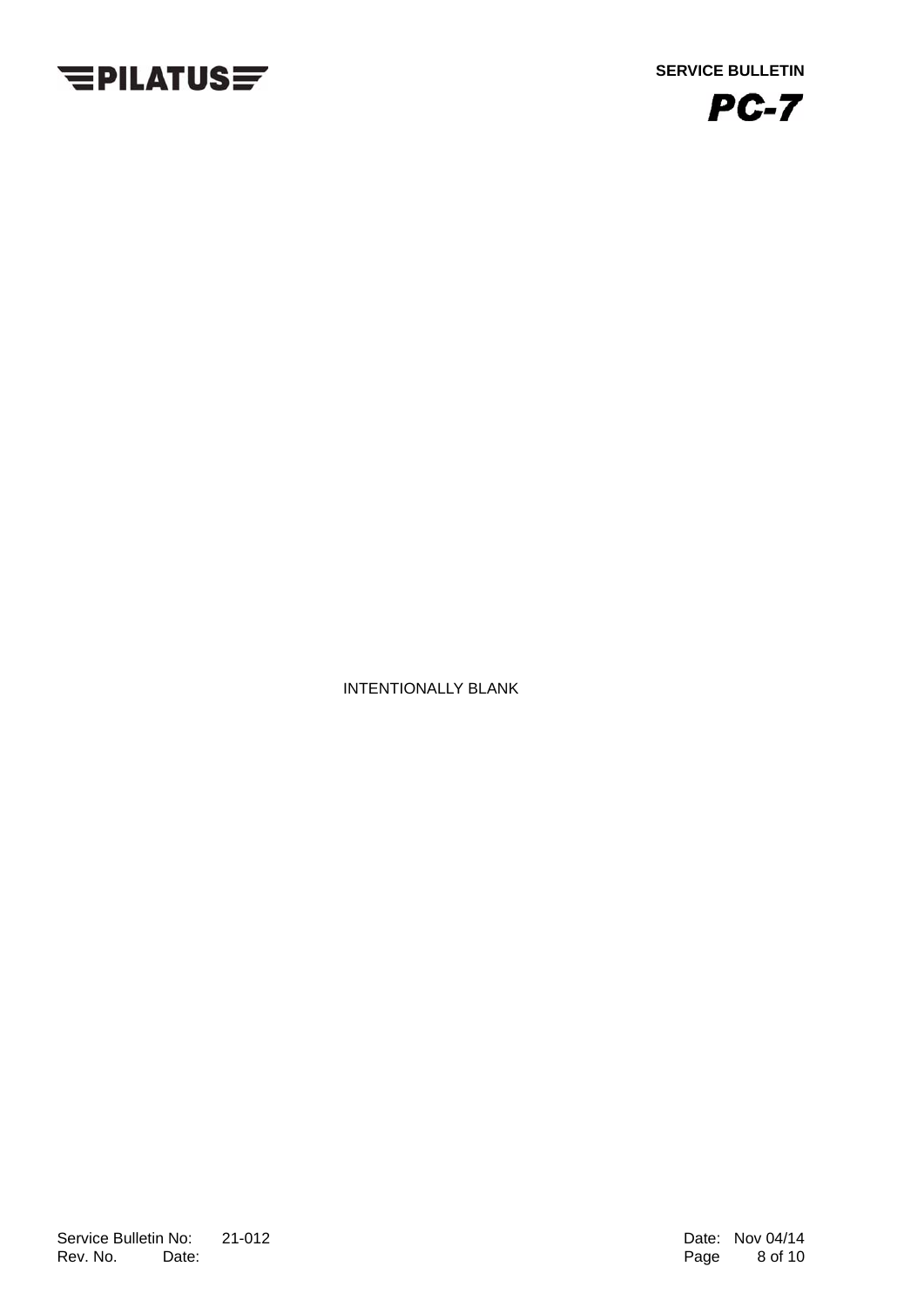



| <b>SERVICE BULLETIN EVALUATION SHEET FOR SB No. 21-012</b> |                                                                                                                             |                             |                                                        |                                                                                             |  |  |
|------------------------------------------------------------|-----------------------------------------------------------------------------------------------------------------------------|-----------------------------|--------------------------------------------------------|---------------------------------------------------------------------------------------------|--|--|
| <b>Title</b>                                               | <b>Air Conditioning - Cooling</b><br>Install a Cover Assembly to the Compressor to Protect to the<br><b>Engine Oil Hose</b> |                             |                                                        |                                                                                             |  |  |
| <b>Customer</b>                                            |                                                                                                                             |                             |                                                        |                                                                                             |  |  |
| <b>Service Center</b>                                      |                                                                                                                             |                             |                                                        |                                                                                             |  |  |
|                                                            |                                                                                                                             | <b>EMBODIMENT REPORTING</b> |                                                        |                                                                                             |  |  |
|                                                            | On the entire fleet<br>This SB has been embodied:<br><b>Only partially</b>                                                  |                             |                                                        |                                                                                             |  |  |
|                                                            |                                                                                                                             |                             |                                                        | Provide embodiment details per aircraft (use additional copies of this table, if necessary) |  |  |
| <b>MSN</b>                                                 |                                                                                                                             | <b>Flying Hours</b>         | <b>MSN</b>                                             | <b>Flying Hours</b>                                                                         |  |  |
|                                                            |                                                                                                                             |                             |                                                        |                                                                                             |  |  |
|                                                            |                                                                                                                             |                             |                                                        |                                                                                             |  |  |
|                                                            |                                                                                                                             |                             |                                                        |                                                                                             |  |  |
|                                                            |                                                                                                                             |                             |                                                        |                                                                                             |  |  |
| <b>Additional embodiment comments/findings</b>             |                                                                                                                             |                             |                                                        |                                                                                             |  |  |
|                                                            |                                                                                                                             |                             |                                                        |                                                                                             |  |  |
|                                                            |                                                                                                                             | <b>EDITORIAL COMMENTS</b>   |                                                        |                                                                                             |  |  |
|                                                            |                                                                                                                             |                             | (procedure, kit quality, suggested improvements, etc.) |                                                                                             |  |  |
|                                                            |                                                                                                                             |                             |                                                        |                                                                                             |  |  |
| Name                                                       |                                                                                                                             | Signature<br>Date           |                                                        |                                                                                             |  |  |
|                                                            |                                                                                                                             |                             |                                                        |                                                                                             |  |  |
| Please complete and forward this form to:                  |                                                                                                                             |                             |                                                        |                                                                                             |  |  |
| Pilatus Aircraft LTD,<br>Customer Technical Support (MCC), |                                                                                                                             |                             |                                                        |                                                                                             |  |  |
| P.O. BOX 992,                                              |                                                                                                                             |                             |                                                        |                                                                                             |  |  |
| 6371 Stans, Switzerland                                    |                                                                                                                             |                             |                                                        |                                                                                             |  |  |
| Fax: +41 (0)41 619 6773                                    |                                                                                                                             |                             |                                                        |                                                                                             |  |  |
| Email: Techsupport@pilatus-aircraft.com                    |                                                                                                                             |                             |                                                        |                                                                                             |  |  |

**SERVICE BULLETIN EVALUATION SHEET**